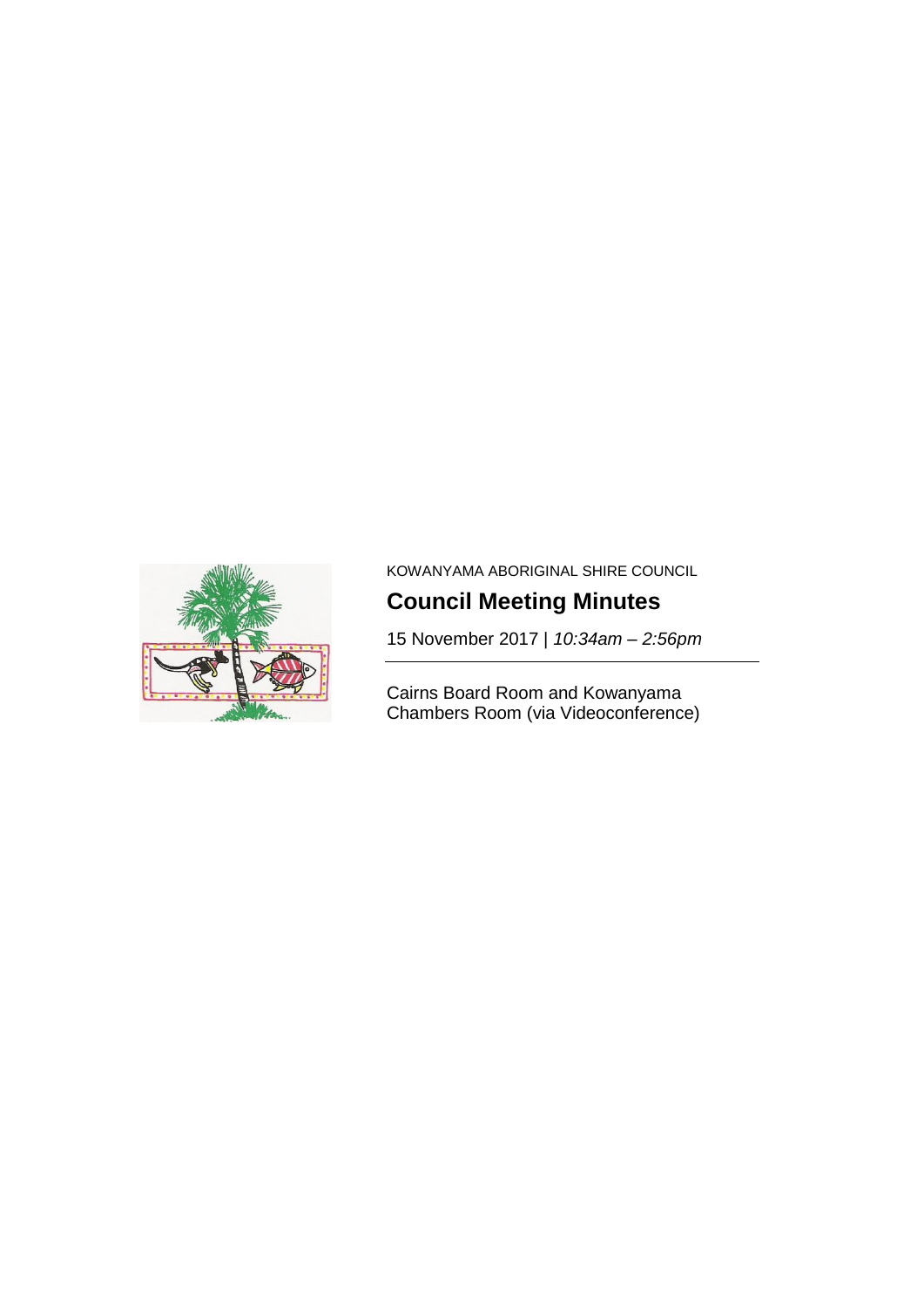## **Minutes of the Ordinary Meeting of the Kowanyama Aboriginal Shire Council**

#### **Present:**

## **Councillors**

Mayor Michael Yam (Chair) Deputy Mayor Territa Dick Cr Aaron Teddy Cr Wendy Wust Cr John Fry

## **Executive**

Fabian Williams *Chief Executive Officer / Executive Manager of Infrastructure, Works, & Projects (CEO)*

Helen Taylor *Executive Manager of Finance (EMF)*

Morgan Roddick *Executive Assistant (EA)*

## **Guests**

Kate Higgins Anne-Marie Scully

## **Apologies**

Chris Delaney *Executive Manager of Human Resources (EMHR)*

Katherine Wiggins *Executive Manager of Governance and Operations (EMGO)*

## **1) Welcome & Apologies**

The Mayor welcomed Councillors to the meeting.

There were no apologies noted.

## **2) Cr Aaron Teddy – Swearing in Ceremony (Declaration of Office)**

Cr Aaron Teddy was sworn in by Kate Higgins and CEO at 10:35am. Cr Teddy stated the following:

*"I, Aaron Teddy, having been elected as a Councillor of the Kowanyama Aboriginal Shire Council, declare that I will faithfully and impartially fulfil the duties of the Office, in accordance with the local government principles under the Local Government Act 2009, to the best of my judgment and ability."*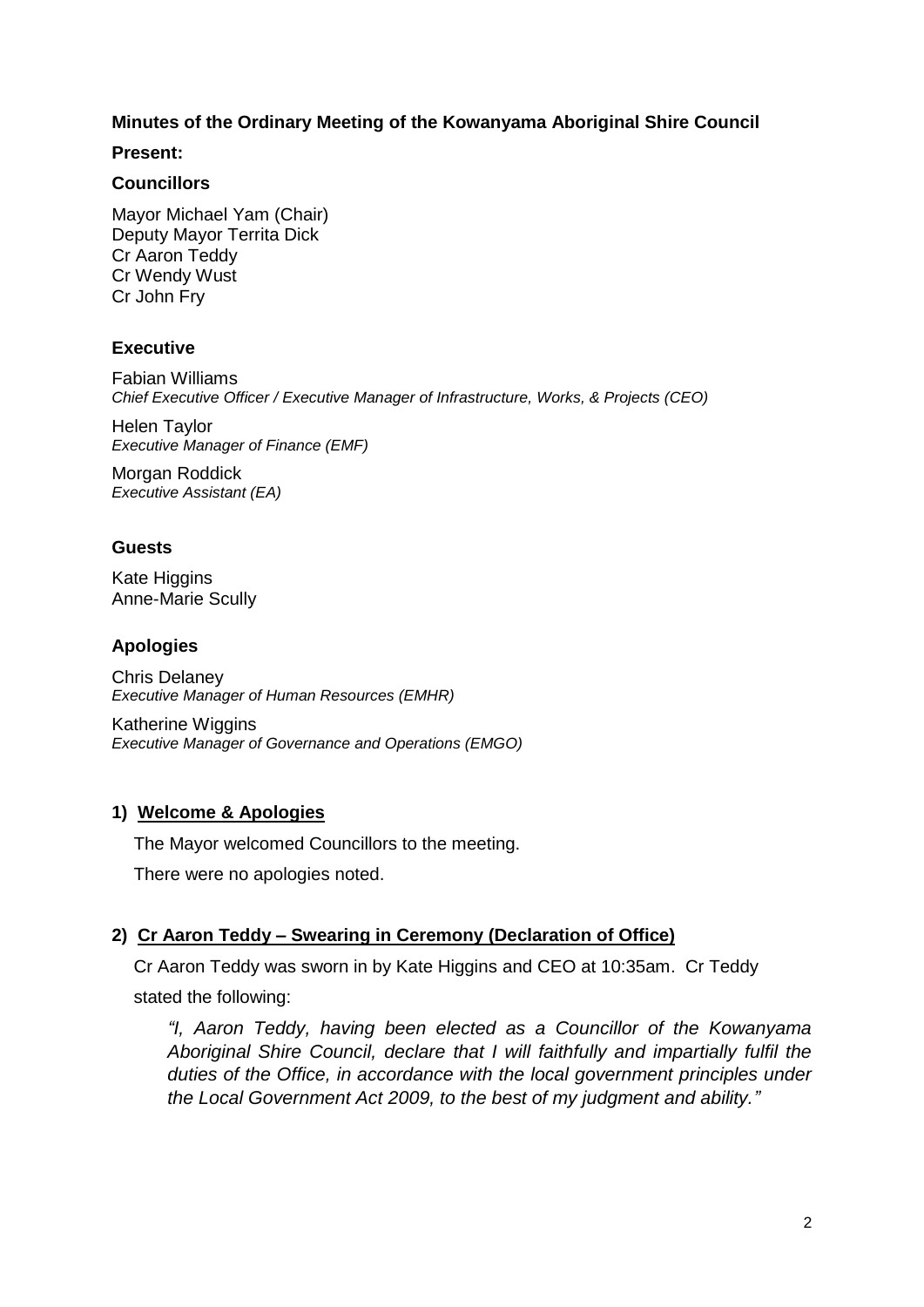# **3) Updates to Councillor Register of Interest or Related Parties**

Cr Teddy completed his register of interests. No other updates were provided.

## **\*) Kowanyama Clinic Health Updates: Anne-Marie Scully – Director of Nursing**

- Meningococcal Vaccines
- Nursing staff will now be coming for 3 months at a time
- St. Vincent's Care to visit community Dec 6-7, 2017

# **4) Minutes from Previous Council Meeting**

#### **RESOLUTION – Minutes Minutes for October Council Meeting**

That the minutes of the October 2017 Council meeting be adopted as true and accurate.

**Moved Cr Wust, Seconded Mayor Yam**

**MOTION CARRIED**

## **5) 11:30am – 1:05pm Departmental Updates**

## **a) Office of the CEO**

Mr. Williams, CEO, presented an update:

## **Wet Season Preparation**

In preparation for wet season we are doing bulk ordering at stores.

Ordering materials under W4Q in preparation for 17-19FY works to start. This includes the accommodation upgrade, Bike Park

## **Technology Upgrades**

CCTV now being reviewed for installation at the aged care, swimming pool area.

4G connection forecasted transmission 2<sup>nd</sup> week of December.

Microsoft discussions are continuing in regards to options for Kowanyama to improve youth engagement

Wifi installations have been completed in council buildings. We are also investigating the opportunities for public wifi.

## **W4Q Projects**

Football field completed with some final cleanup of the area required.

Skate Park is completed.

Barbecue area completed with further works continuing.

17-19 W4Q projects being planned ready to execute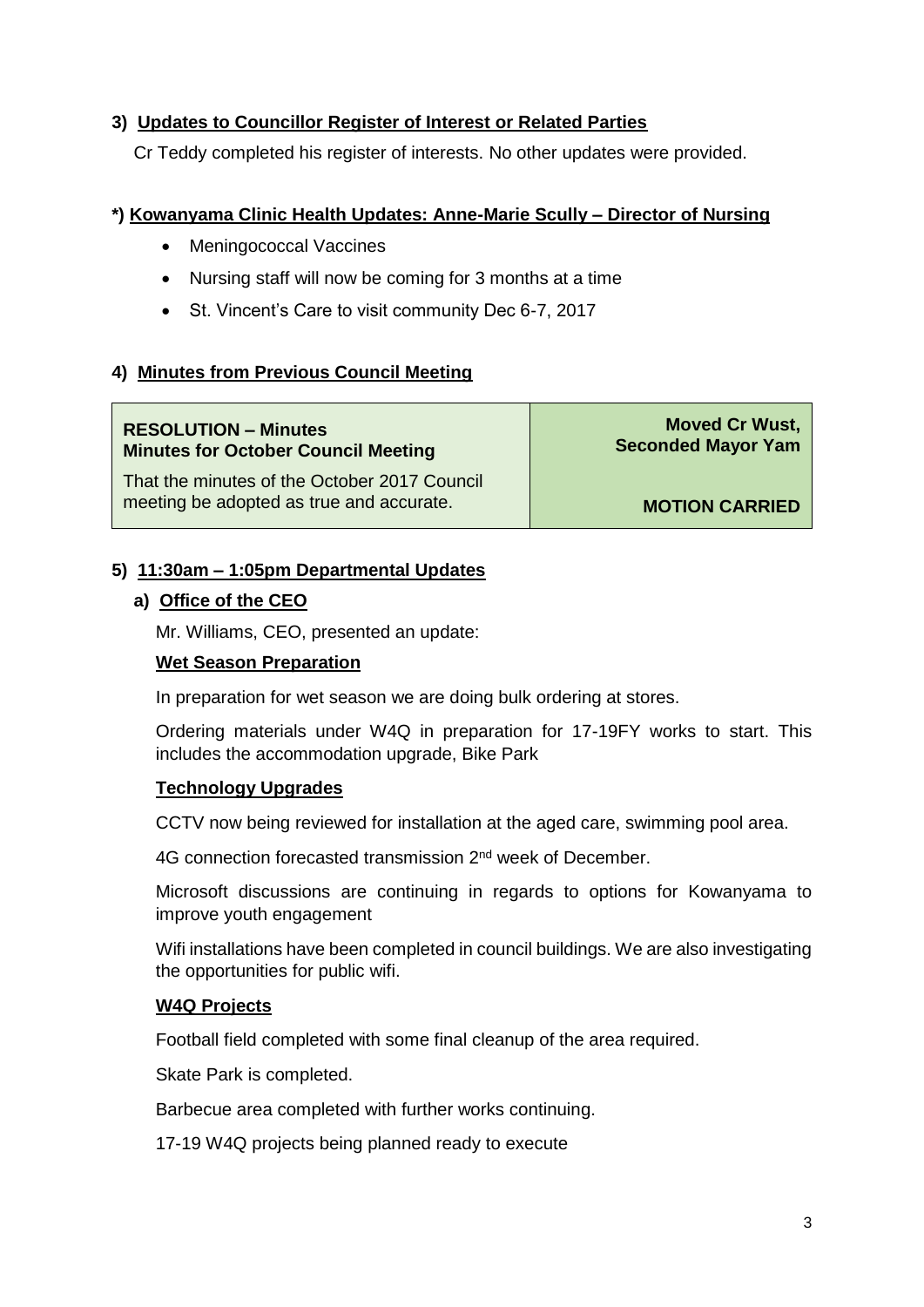## **Staff Update**

Council is in the process of recruiting a new Community Services Manager.

A new Essential Services Manager will commence the week starting 20<sup>th</sup> November.

New Child care and Women's Shelter Manager has commenced and has settled in well with the team.

New Admin Manager will commence the week 20<sup>th</sup> November.

Carpentry Supervisor has commenced and will focus on staff housing that has not been maintained over several years. BAS are very supportive of our capacity building and will assist to offset cost.

Plumber being reviewed to supervise local positions and build capacity.

## **Capacity Building**

Negotiations with service providers around investing in Kowanyama to ensure growth opportunities exist. Queensland health have been very supportive and we are currently negotiating options that create jobs and revenue.

Carpentaria shire council negations to continue in regards to Kowanyama Aboriginal Shire Council completing some of the road works towards the national park 17-18FY

#### **Natural Disaster Relief and Recovery Arrangements (NDRRA) Work**

Works underway however effected for small periods due to wet weather. Progressing well with Shelfo Road progress and quality to a high standard.

Bitumen crew has arrived in Kowanyama to commence airport car park, retail store and community streets.

## **Occupational Health, Safety and Environment (OHSE)**

Electrical License issued to Kowanyama Aboriginal Shire Council

Focus on activities and Personal Protective Equipment (PPE) required for the workforce. This includes training and procedures.

#### **Asset Management**

Looking at options to sell some of Council's current equipment and work towards an asset renewal program.

#### **b) Community Services**

Mr. Williams, CEO, presented an update:

#### **Aged Care**

Aged care management has been separated into 4 different areas of management by current staff while awaiting for the arrival of the new Aged Care Manager.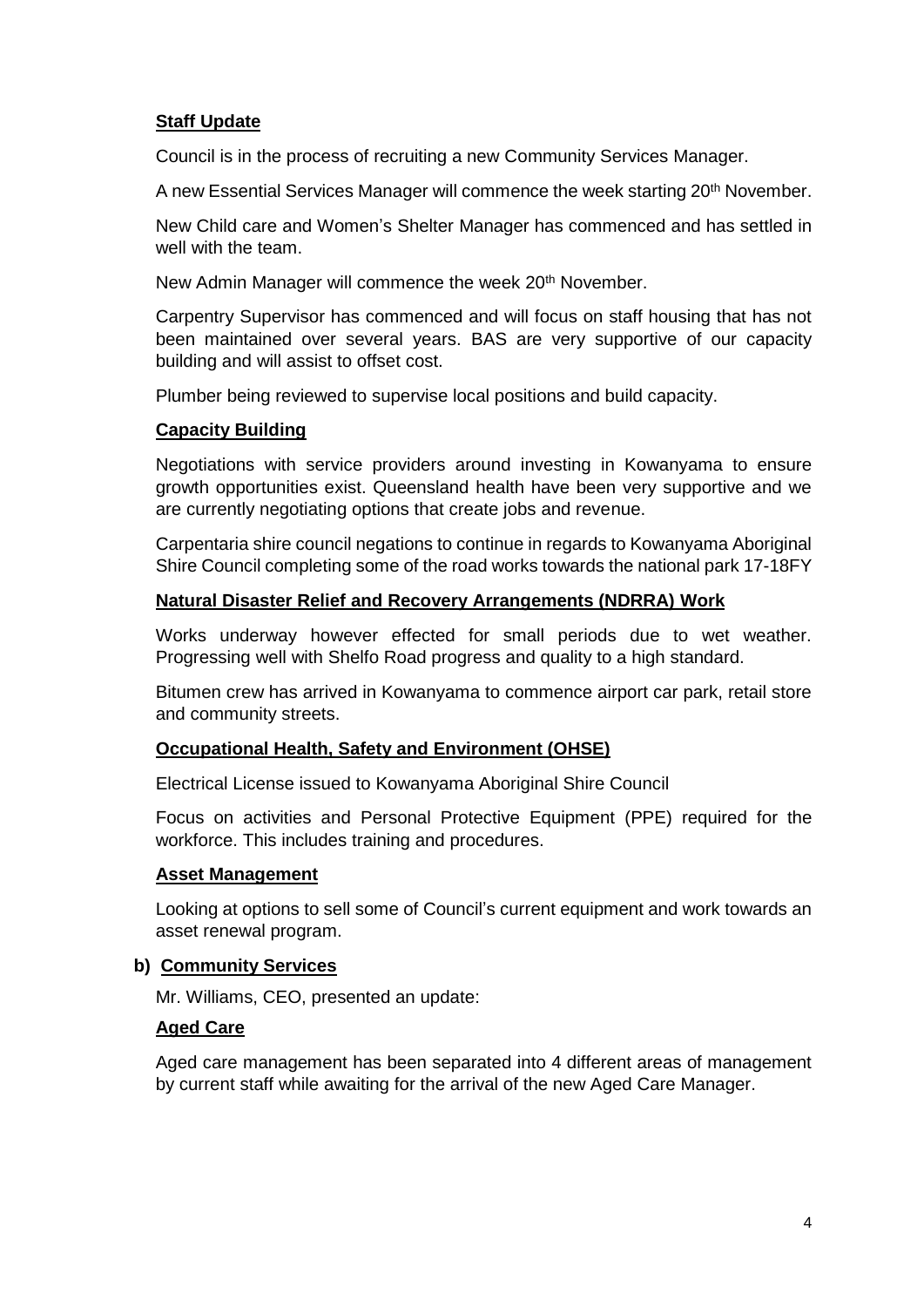# **Fire Inspections**

Queensland Fire and Emergency Services (QFES) were here and performed fire audits on the Multi Purpose Centre (MPC) and Aged Care Centre. They also looked at the Women's Shelter, Airport and Light Vehicle Workshop. Assistance was given to line managers in creating evacuation plans and running drills with staff.

# **Child Care**

The Child Care Centre budget will be reviewed in the coming month.

## **c) Governance & Operations**

Mr Williams, presented update for Governance and Operations on behalf of Ms.

Wiggins, EMGO.

## **Legal**

Topsy Creek – Indigenous Land Use Agreement (ILUA) negotiations are progressing with the PBC. The PBC are planning to meet to discuss the draft ILUA on 28 November with their members. Council has been asked to make a presentation at that meeting and answer any questions the PBC membership may have.

## **Corporate Plan**

As per Local Government legislation Council is required to have a five year Corporate Plan. Our current Corporate Plan expires on 31 December. Council needs to provide the draft plan to the community for "meaningful community engagement" before endorsement. The draft plan has been developed and is being presented at the Council meeting today.

## **Annual Report**

As per the Local Government Regulation, once our Financial Statements are certified, we have one month to endorse our Annual Report – our Financial Statements are being certified on the 19 October which means that our Annual Report will need to be presented to the November Council meeting. The draft Annual Report has been developed and is being presented at the Council meeting today.

## **Advocacy**

We continue to lobby for improvements to the mental health services in community. As a result of this Indigenous Mental Health training has begun to be rolled out for staff members.

We are also now members of the Regional Health Partnership and are involved in the development of the Kowanyama Social and Emotional Wellbeing plan. The draft plan is expected to be complete by 30 November. The Partnership have requested that a community meeting be scheduled Tuesday 21 November for the partnership to present the plan, and that Council lead the presentation.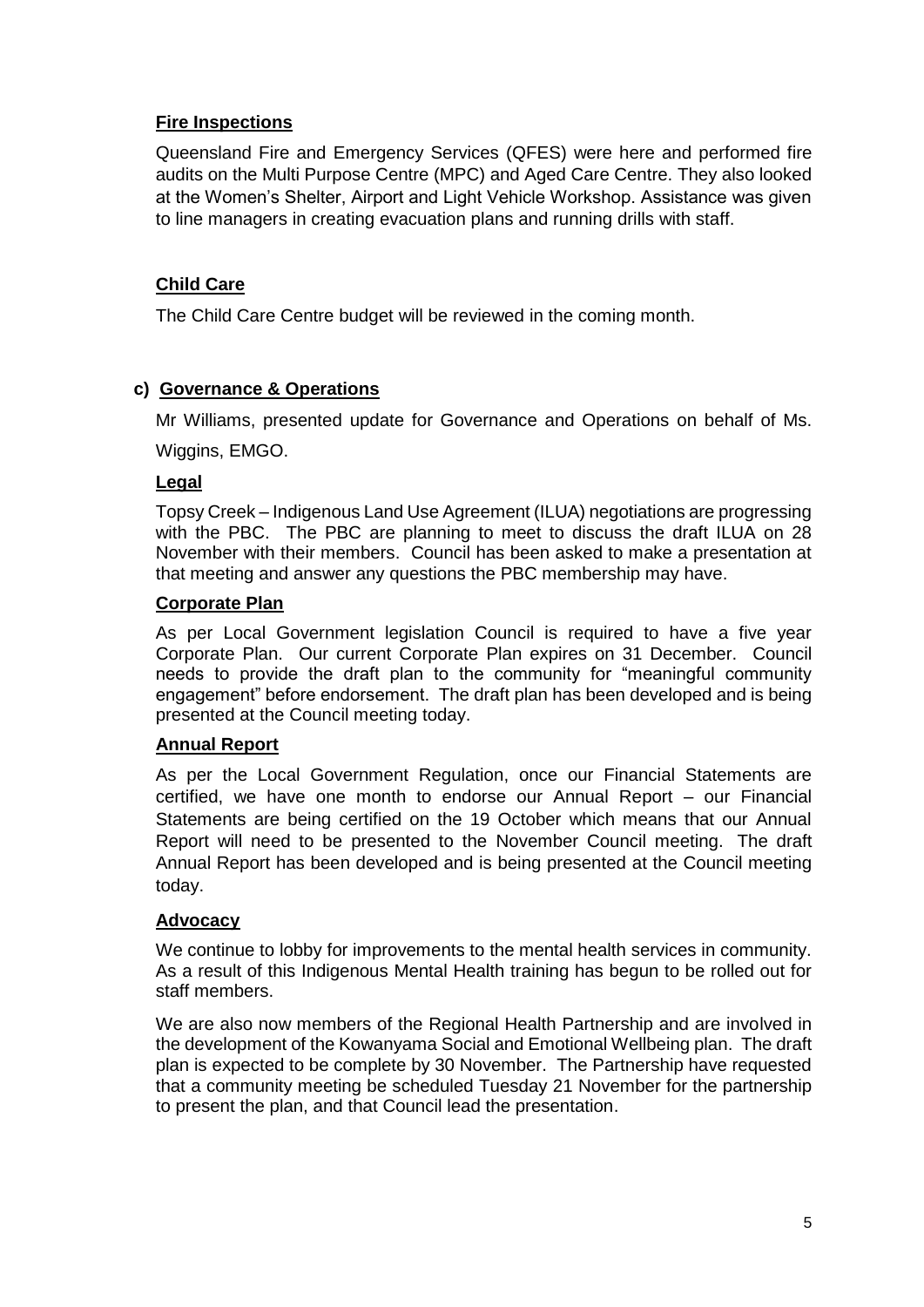# **By Election**

The By Election took place on Saturday 4 November, Aaron Teddy was the successful candidate and we welcome Aaron back to Council.

We will be working with the Department of Infrastructure and Local Government Planning to organize Councillor Role and Responsibility training for Cr Teddy and a refresher for all other Councillors.

## **Fuel Tank**

As noted at the October Council meeting, Trinity Petroleum have requested to install a new Fuel Tank next to the retail store. Council provided in principal approval at the October Council meeting and requested a further report to the November 2017 Council meeting:

New Fuel Station (CEO) – Showed drawings of proposed plans and sought council to agree in principal. EMGO to follow-up with the Town Planner. Report to come for November meeting.

EMGO has worked with the town planning consultant to identify any planning issues. The town planner has provided a report as attached at **Attachment 3**. The report has noted that as long as Trinity Petroleum self-assess the tank as being compliant, a Development Application is not required. Trinity Petroleum have been provided this advice and the CEO now awaits the self-assessment. As long as a selfassessment is received without issue the fuel tank can be installed. Trinity Petroleum have also been advised that Council is keen for local artwork to be provided on the tank.

#### **RECOMMENDATION:**

It is recommended that Kowanyama Aboriginal Shire Council provide a copy of the Business Activities Code and Infrastructure Code (included at Appendix B) to the Applicant to allow them to determine if the proposed development achieves compliance with applicable Acceptable Outcomes of the codes. If compliance with all of the applicable provisions can be achieved, then the proposed development is Self Assessable and no application is required.

However, if compliance with one or more of the Self Assessable Acceptable Outcomes of the applicable codes cannot be achieved, then the proposed development will become Code Assessable and the Applicant will need to submit a Development Application for a Material Change of Use for a Service Station to Kowanyama Aboriginal Shire Council for assessment.

# **d) Finance**

Ms. Taylor, EMF, presented the Finance update:

Key points from the report are as follows:

- The 17/18 year to date budgeted (expected) net income was \$12,503.562
- The 17/18 year to date actual net income is \$8,907,865
- The 17/18 year to date budgeted (expected) expenditure was \$11,563,519
- The 16/17 year to date actual expenditure is \$6,945,307

Our interim net result variance to budget is \$1,022,515 ahead of budget, predominantly due to Work for Queensland and SGFA income.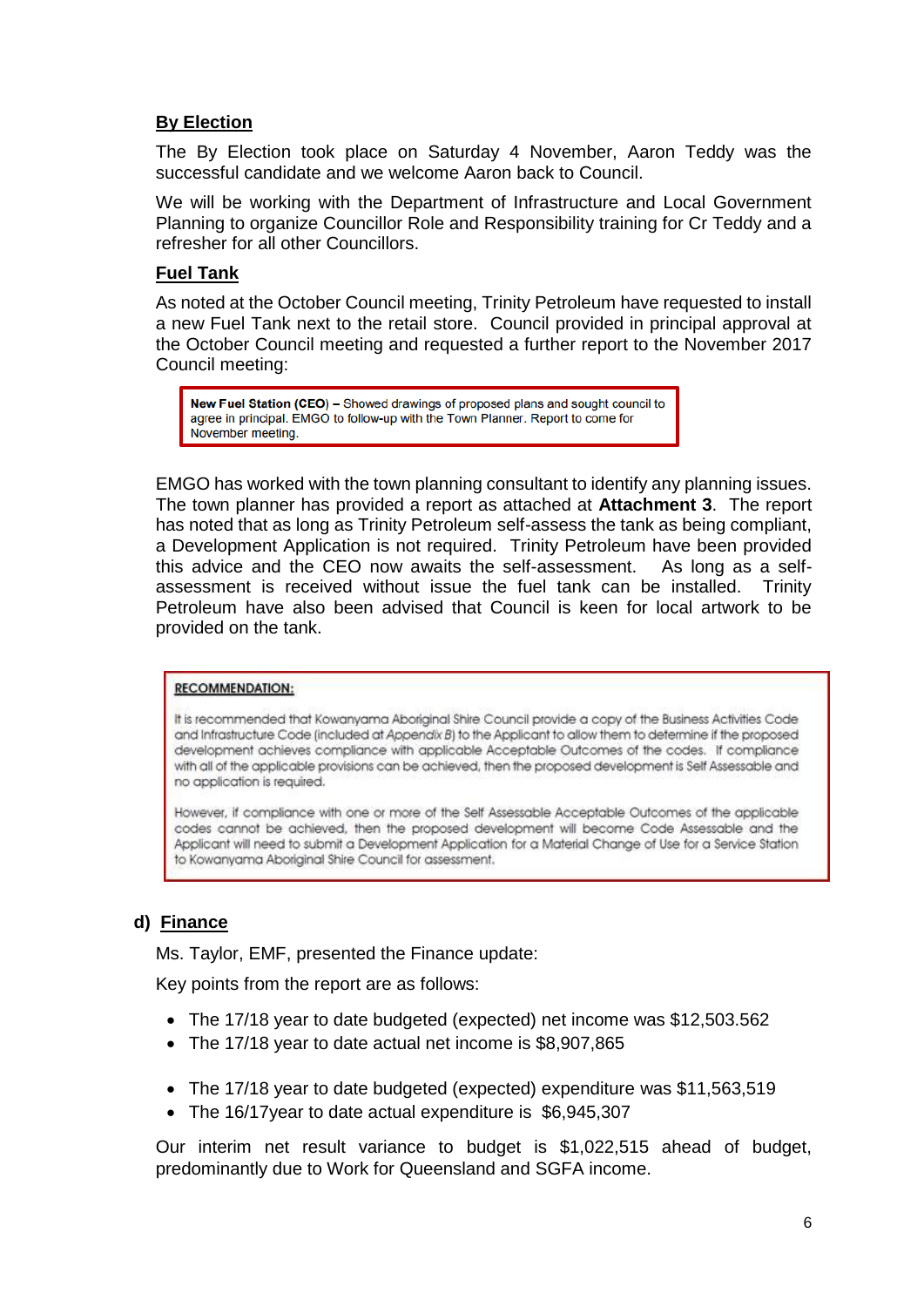Major projects NDRRA 16.16 works and Stage 2 Topsy Creek are still behind schedule.

# **e) Human Resources**

Mr. Williams, CEO presented an update on behalf of Ms. Delaney, EMHR:

- Current appointments:
	- Carpentry Supervisor Mark Forrest commencing 13/11/17
	- Carpentry Apprentice Julius Bernard commencing 15/11/2017
	- Women's and Children's Services Coordinator Deborah Fuschtei, commenced
	- Administration Manager Marijana Vidovic-Vrabel, commencing 21/11/2017
	- Building Services Manager David Manning, commenced
	- Community Police Officer Trent Banjo, commenced
	- Aged Care Services Manager Imelda Agars, commencing 16/11/2017
	- Land and Sea Manager Candidate visiting community week commencing 20/11/2017
- Training:
	- Mental Health First Aid training, commenced
	- Cert III in Water Management, commenced
	- Chainsaw Training, November
	- Gravel Road, 4WD Training, November
	- First Aid Training, November
	- Airport Reporting Officer Training December 2017
	- Forklift, bobcat training planned with TAFE North December, early January
- Staff Accommodation:
	- Draft Tenancy Agreement prepared

## **6) Agenda Reports**

## **a) Inventory Management Policy (EMF)**

Ms. Taylor, EMF presented the Inventory Management Policy:

To develop an Inventory Management Policy and stock take process to address the below issue raised in the QAO Management letter 16/17 and to provide guidance to staff and managers.

| <b>RESOLUTION - Inventory Management Policy</b> | <b>Moved Cr Wust,</b>    |
|-------------------------------------------------|--------------------------|
| That Council endorse the Inventory Management   | <b>Seconded Cr Teddy</b> |
| Policy                                          | <b>MOTION CARRIED</b>    |

# **b) Annual Report (EMGO)**

Mr. Williams, CEO presented the Annual Report on behalf of Ms. Wiggins, EMGO: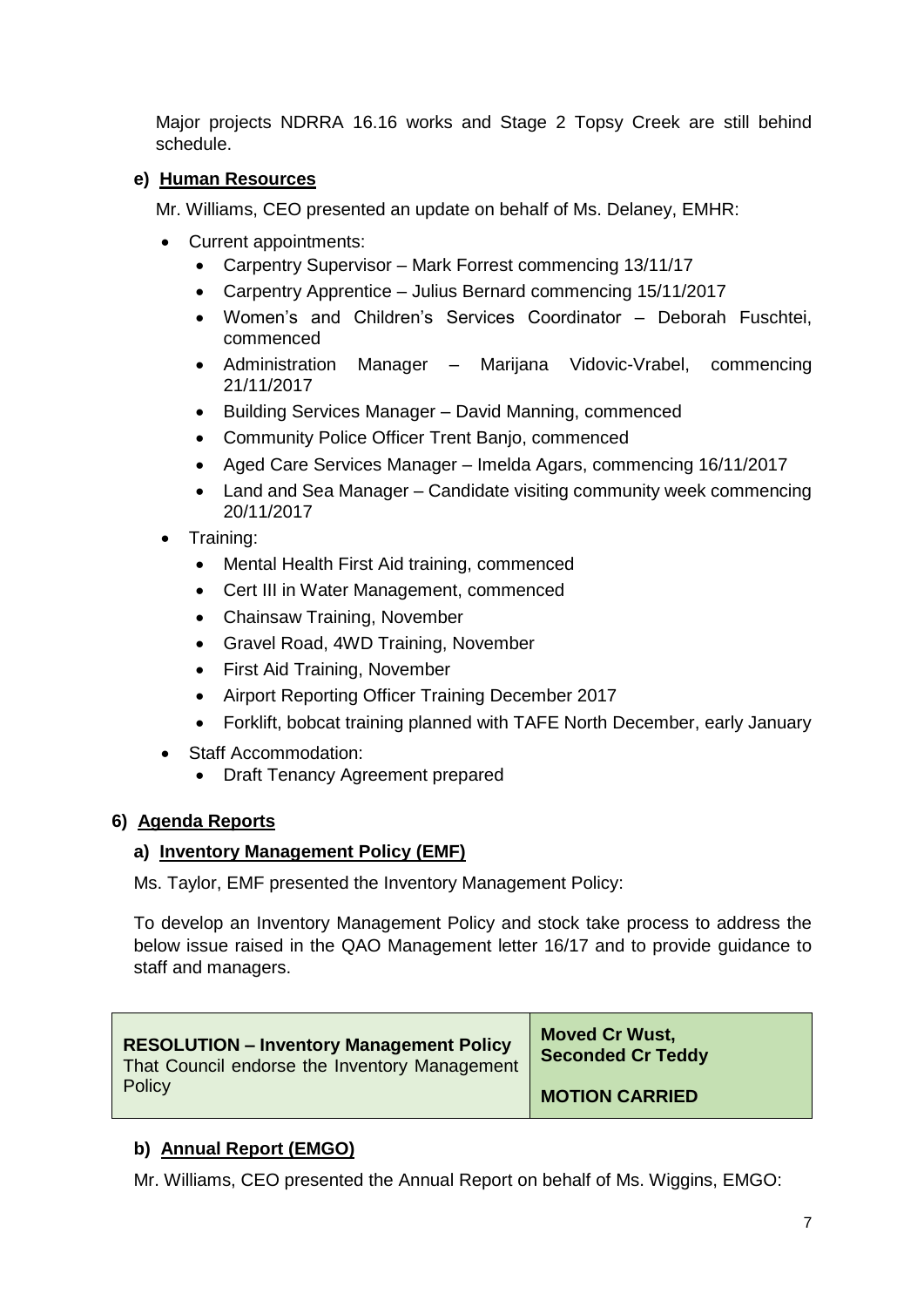As per the Local Government Regulation 2012, Section 182 (1) a local government must prepare an annual report for each financial year and adopt it within 1 month after the day the auditor-general gives the auditor-general's audit report about the local government's financial statements for the financial year to the local government.

Council's certified financial statements were signed on 19 October 2017 therefore Council's Annual Report should be adopted at this (November) Council Meeting.

The annual report has been developed in accordance with the Department of Local Government Infrastructure and Planning annual report Checklist as attached at **Attachment 1** and in collaboration with Council staff.

Many of the photos contained within the report are from the Kowanyama Project Facebook page. Viv Sinnamon has been contacted to authorize use of the photos. Viv has provided approval, other than the image of Uncle Colin Lawrence for the front cover, as attached at **Attachment 2**. Consent is still required from Uncle Lawrence to use the image, Councillors have been requested to seek Uncle Lawrence's consent.

This report has four main sections:

 **Section One - Our Council and Country** - An overview of Kowanyama Aboriginal Shire Council's history, geography, governance structure and aspirations

 **Section Two** - Review of Kowanyama Aboriginal Shire Council's **Operational Performance**

 **Section Three** - Additional **reporting requirements** in accordance with the Local Government Act 2009 and Local Government Regulation 2012

**Section Four** - Review of Kowanyama Aboriginal Shire Council's **Financial Performance** including the Community Financial Report and Certified Financial **Statements** 

| <b>RESOLUTION - Annual Report</b>             | <b>Moved Cr Fry,</b>      |
|-----------------------------------------------|---------------------------|
| That Council endorse the Kowanyama Aboriginal | <b>Seconded Mayor Yam</b> |
| Shire Council 2016-201 Annual Report.         | <b>MOTION CARRIED</b>     |

## **c) Corporate Plan (EMGO)**

Mr. Williams, CEO presented the Corporate Plan on behalf of Ms. Wiggins, EMGO:

Council's current Corporate Plan expires at the end of December 2017. As per the Local Government Regulations and Act, Council must have a Corporate Plan that sets out the strategic direction of council and the performance indicators.

As per Local Government legislation, Council needs to have "meaningful community engagement" prior to the finalised plan is endorsed. Therefore once the draft plan has been endorsed it is proposed that:

- The draft plan be placed on the Council website for community and stakeholders to view for a period of 30 days
- A community meeting is scheduled during November to present the plan and receive comments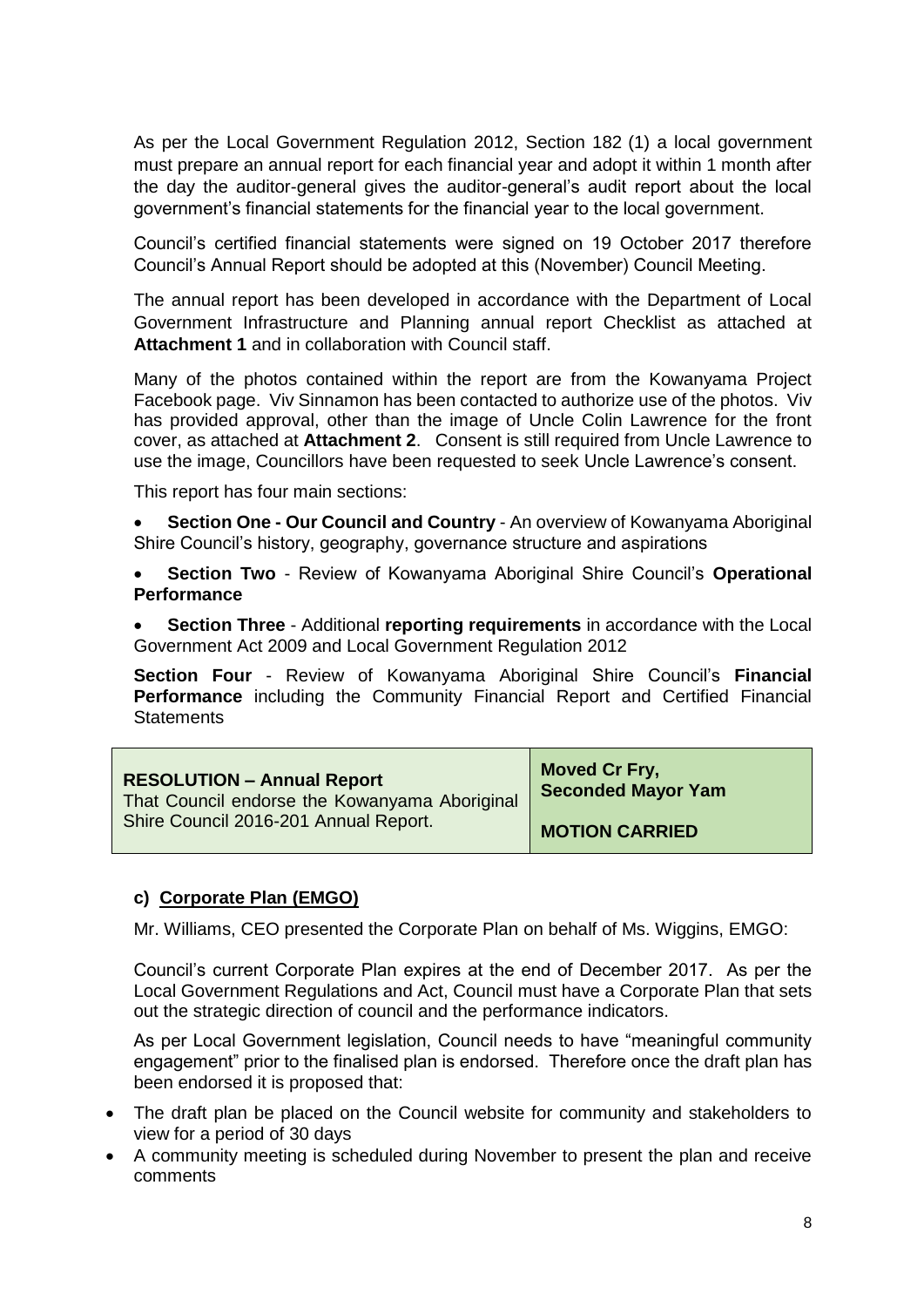An email address [comments@kowanyama.qld.gov.au](mailto:comments@kowanyama.qld.gov.au) has been set up to receive any comments via email.

Comments would need to be received by Friday 15 December, with the final plan being endorsed at the Council meeting on 20 December 2017.

| <b>RESOLUTION - Corporate Plan</b>          | <b>Moved Mayor Yam,</b>  |
|---------------------------------------------|--------------------------|
| That Council endorse the Corporate Plan and | <b>Seconded Cr Teddy</b> |
| issue to community for comment.             | <b>MOTION CARRIED</b>    |

## **d) Delegations Register (EMGO)**

Mr. Williams, CEO presented the Corporate Plan on behalf of Ms. Wiggins, EMGO:

As per the Local Government legislation Council must prepare a Delegations Register.

A Delegations Register notes all the responsibilities that a Council has delegated to the CEO and the responsibilities that have been on-delegated from the CEO to an employee.

Area of delegations include Aboriginal Heritage, Food Safety and Animal Management.

A further report noting the delegations between the CEO and the Executive will be provided to Council once the full Executive Team are in place.

| <b>RESOLUTION - Delegations Register</b>      | <b>Moved Mayor Yam,</b>  |
|-----------------------------------------------|--------------------------|
| That Council endorse the Delegations Register | <b>Seconded Cr Teddy</b> |
|                                               | <b>MOTION CARRIED</b>    |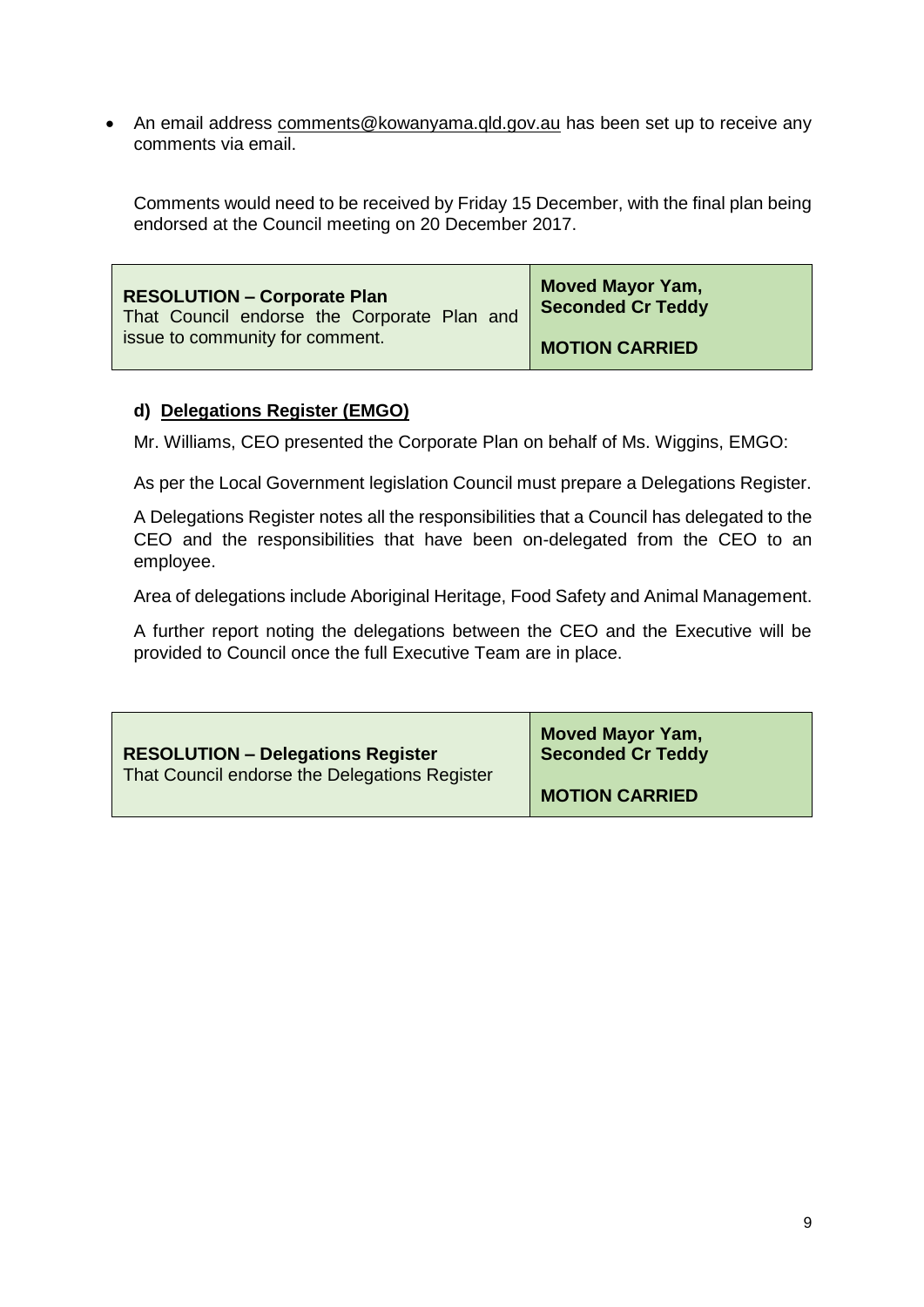# **Closed Business**

|                                                                                                                                                 | <b>Moved Cr Wust,</b><br><b>Seconded Mayor Yam</b> |
|-------------------------------------------------------------------------------------------------------------------------------------------------|----------------------------------------------------|
| <b>RESOLUTION - Closed Business</b>                                                                                                             |                                                    |
| <b>Move into Closed Business 1:35pm</b>                                                                                                         |                                                    |
| That in accordance with s275 of the Local<br>Government Regulation 2012 it is resolved for the<br>meeting to go into closed session to discuss: |                                                    |
| • Council's Budget<br>Contracts proposed to be made by it<br>$\bullet$                                                                          |                                                    |
|                                                                                                                                                 | <b>MOTION CARRIED</b>                              |

| <b>RESOLUTION - Corporate Structure</b>                                                         | <b>Moved Mayor Yam,</b><br><b>Seconded Cr Fry</b> |
|-------------------------------------------------------------------------------------------------|---------------------------------------------------|
| The Council resolve to change the corporate<br>structure as presented on a 6 month trial basis. |                                                   |
|                                                                                                 | <b>MOTION CARRIED</b>                             |